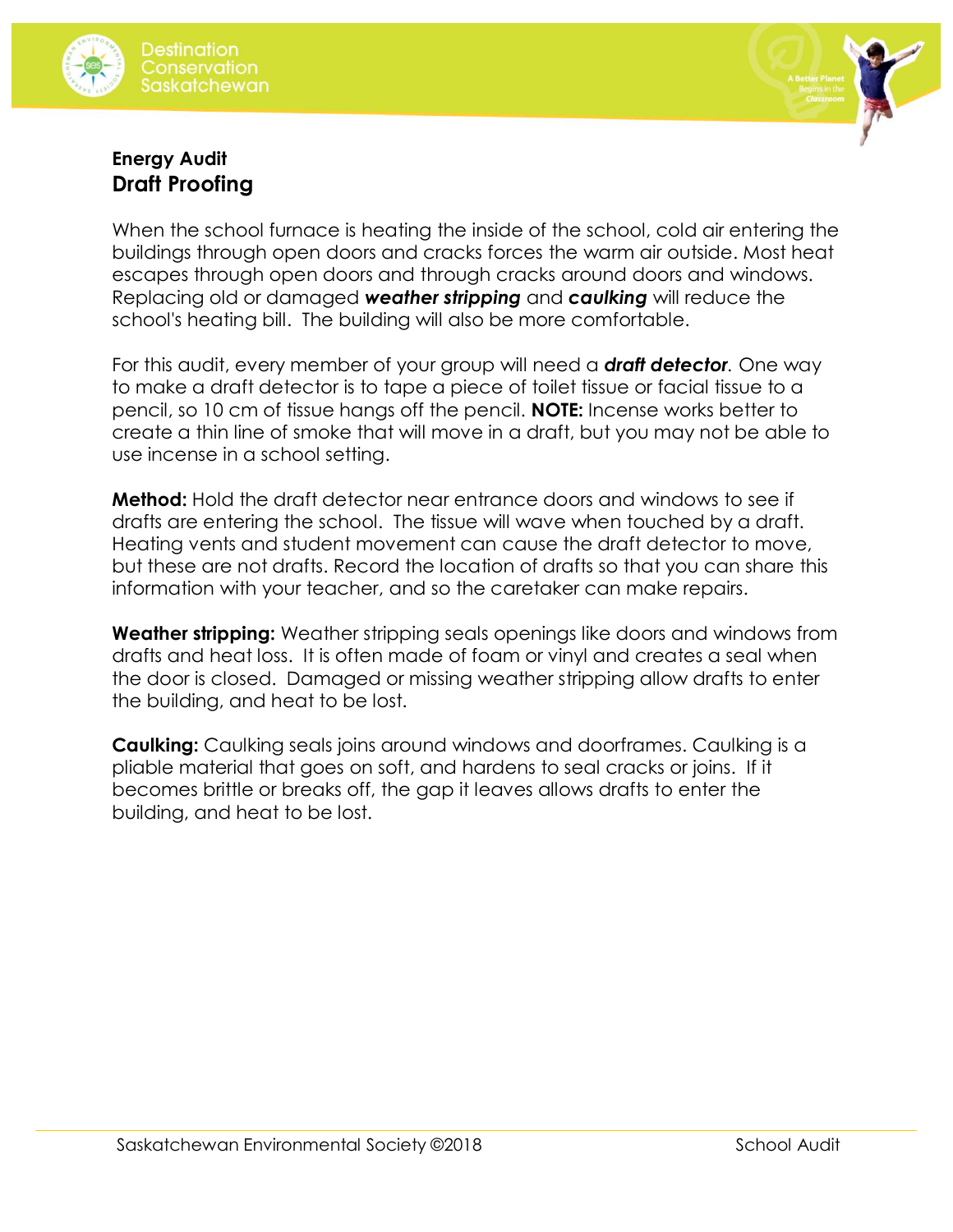



Use the chart below, or create your own to represent the doors and windows in your school.

| Location           | Drafts: 1 for | Notes: specific window location or reason for |  |  |  |
|--------------------|---------------|-----------------------------------------------|--|--|--|
|                    | a draft       | draft: e.g. weather stripping damaged.        |  |  |  |
| <b>Entrance</b>    |               |                                               |  |  |  |
| Doors:             |               |                                               |  |  |  |
| Main               |               |                                               |  |  |  |
|                    |               |                                               |  |  |  |
| Boot Room Jr.      |               |                                               |  |  |  |
| Gym                |               |                                               |  |  |  |
|                    |               |                                               |  |  |  |
|                    |               |                                               |  |  |  |
|                    |               |                                               |  |  |  |
|                    |               |                                               |  |  |  |
| <b>Windows:</b>    |               |                                               |  |  |  |
| Room $\frac{1}{t}$ |               |                                               |  |  |  |
| Room #             |               |                                               |  |  |  |
|                    |               |                                               |  |  |  |
|                    |               |                                               |  |  |  |
|                    |               |                                               |  |  |  |
|                    |               |                                               |  |  |  |
|                    |               |                                               |  |  |  |
|                    |               |                                               |  |  |  |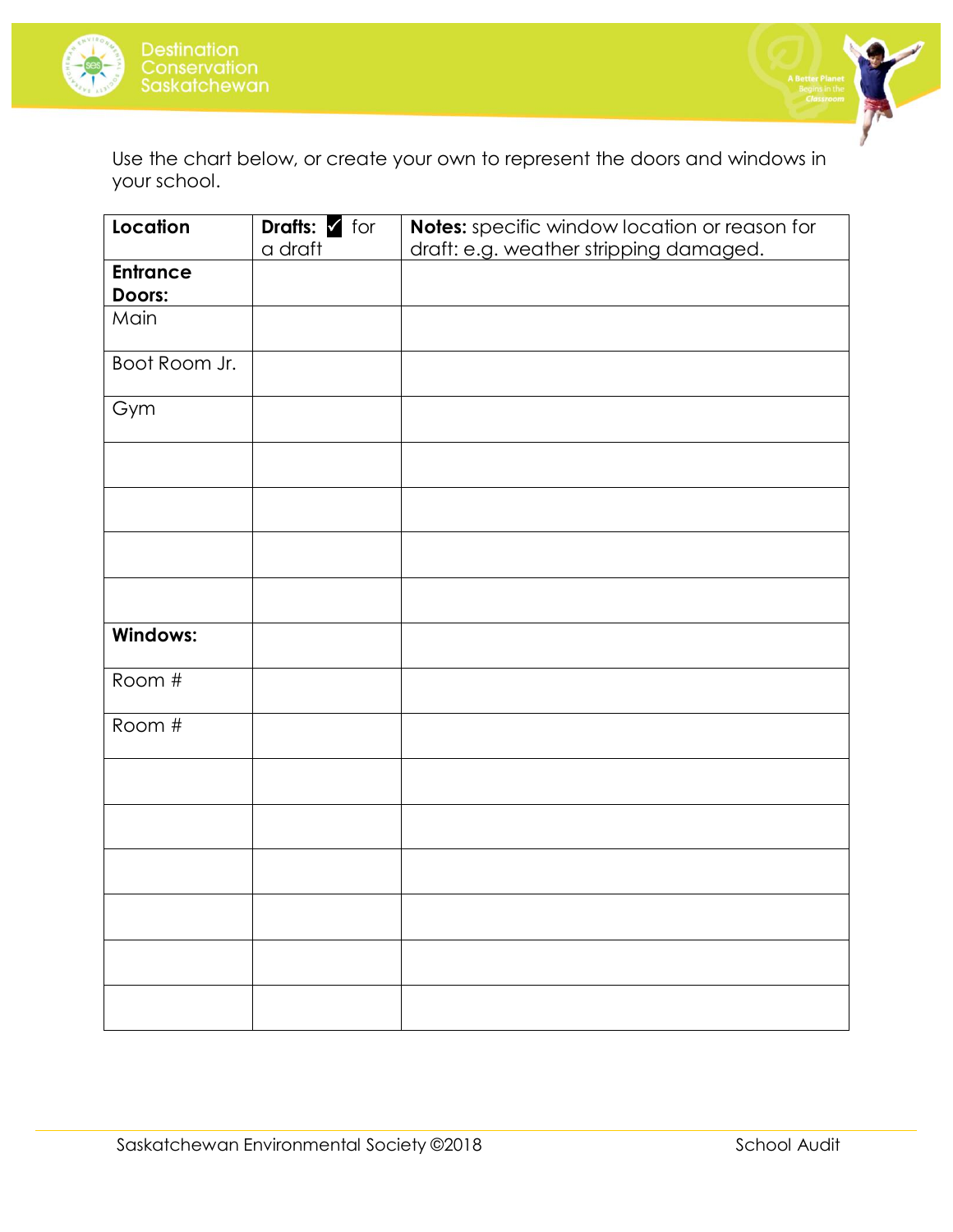



# **Energy Audit Lighting and Lights Out**

Lighting uses more electricity than anything else does in your school. Using inefficient lights (lights that use a lot of electricity), or having more lights turned on than are needed, wastes electricity.

This audit has two parts:

Behaviour: examining whether lights are turned out when not needed. Technology: examining whether the lighting in your school is efficient.

#### **Part 1: Turn off unneeded lighting**

Lights that are on when not needed waste electricity. Find out when lights are on, or off in your school. Then decide if you need to remind students and staff to turn out lights that are not needed.

1. Use this chart or create your own to represent the rooms and lights in your school.

| Location                  | <b>Time of Day</b> (number of switches on /total number of switches) |          |        |       |          |        |
|---------------------------|----------------------------------------------------------------------|----------|--------|-------|----------|--------|
| e.g. room $#$             | <b>Before</b>                                                        | During   | recess | lunch | During   | After  |
|                           | class                                                                | am class |        |       | pm class | school |
| e.g. Room 12              | 0/4                                                                  | 4/4      | 3/4    | 3/4   | 4/4      | 0/4    |
|                           |                                                                      |          |        |       |          |        |
|                           |                                                                      |          |        |       |          |        |
|                           |                                                                      |          |        |       |          |        |
|                           |                                                                      |          |        |       |          |        |
|                           |                                                                      |          |        |       |          |        |
|                           |                                                                      |          |        |       |          |        |
|                           |                                                                      |          |        |       |          |        |
|                           |                                                                      |          |        |       |          |        |
| <b>Totals:</b> $#$ or $%$ |                                                                      |          |        |       |          |        |

2. List areas where natural lighting (from windows and skylights) reduces the number of electrical lights used.

3. List areas where task lighting is used instead of, or as well as overhead lighting. Does task lighting use energy efficient bulbs? (ie. CFL's or LED's instead of incandescent bulbs)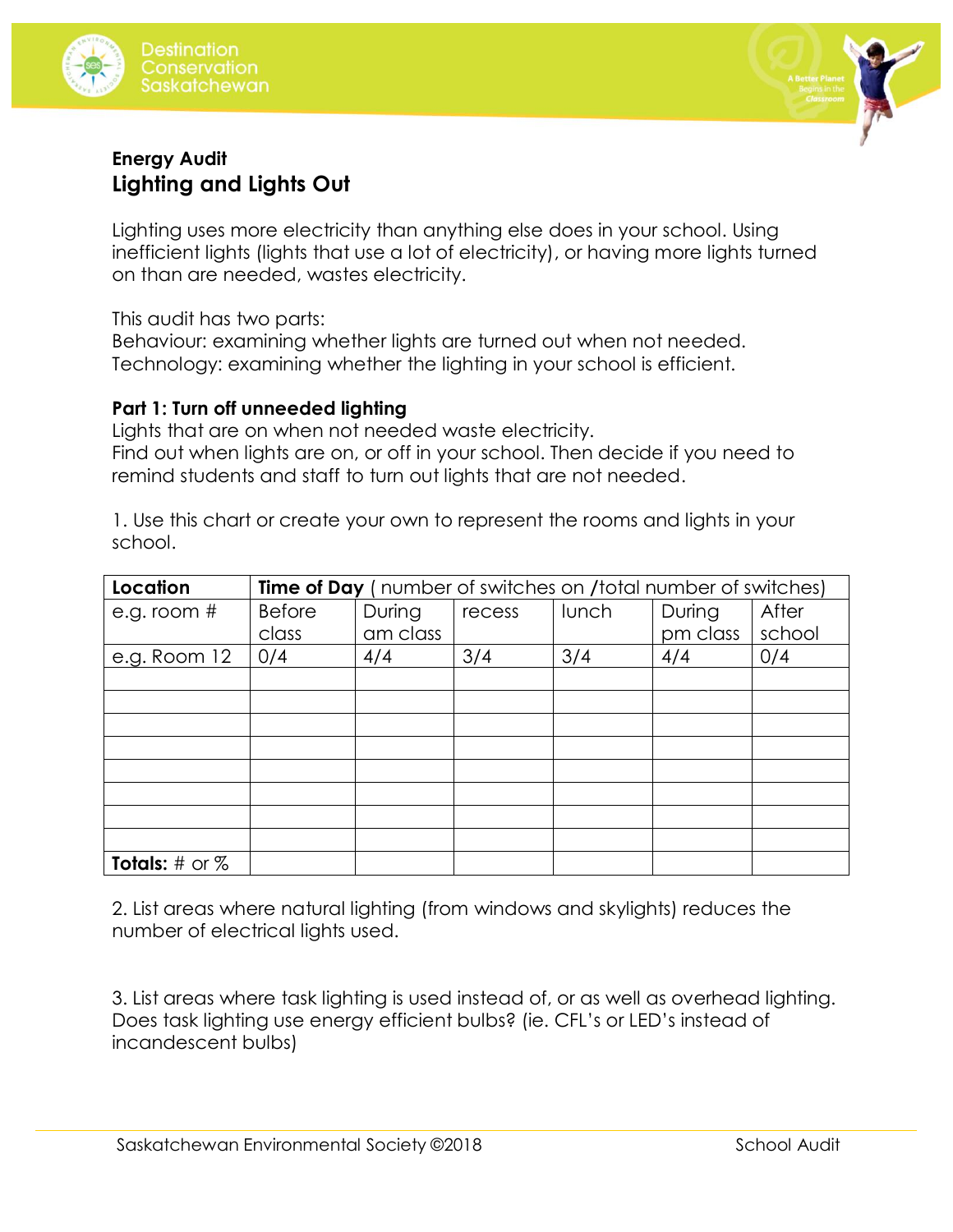



### **Part 2: Efficient lighting**

1. Ask the caretaker to help you remove the cover from some of the lights in the school. He/she will be able to help you identify the different kinds of lighting.

| Location                                 | <b>Fluorescent Tube Lighting</b>                                                       | Task Lighting                                               |                                                                                                               |                                                                                                                |
|------------------------------------------|----------------------------------------------------------------------------------------|-------------------------------------------------------------|---------------------------------------------------------------------------------------------------------------|----------------------------------------------------------------------------------------------------------------|
| e.g.<br>classroom,<br>office,<br>hallway | <b>NE</b> Not Efficient<br>T-12 is $1\frac{1}{2}$ "<br>diameter tube,<br>40 Watts each | E Efficient<br>T-8 is 1"<br>diameter tube,<br>30 Watts each | <b>VE</b> Very Efficient<br>T-8's or T-5's or<br>LED's with<br>reflectors (shiny<br>metal behind<br>lighting) | NE Incandescent<br>or Halogen<br>$E$ Compact<br>Fluorescent Light<br>(CFL)<br>VE-Light Emitting<br>Diode (LED) |
|                                          |                                                                                        |                                                             |                                                                                                               |                                                                                                                |
|                                          |                                                                                        |                                                             |                                                                                                               |                                                                                                                |
|                                          |                                                                                        |                                                             |                                                                                                               |                                                                                                                |
|                                          |                                                                                        |                                                             |                                                                                                               |                                                                                                                |
|                                          |                                                                                        |                                                             |                                                                                                               |                                                                                                                |
|                                          |                                                                                        |                                                             |                                                                                                               |                                                                                                                |
|                                          |                                                                                        |                                                             |                                                                                                               |                                                                                                                |
|                                          |                                                                                        |                                                             |                                                                                                               |                                                                                                                |
|                                          |                                                                                        |                                                             |                                                                                                               |                                                                                                                |
|                                          |                                                                                        |                                                             |                                                                                                               |                                                                                                                |

2. Do outside security lights have photocell controls? These lights turn on automatically when it gets dark.

3. Does your school use occupancy sensors to turn lights on only when someone is in a room? List areas where occupancy sensors are used.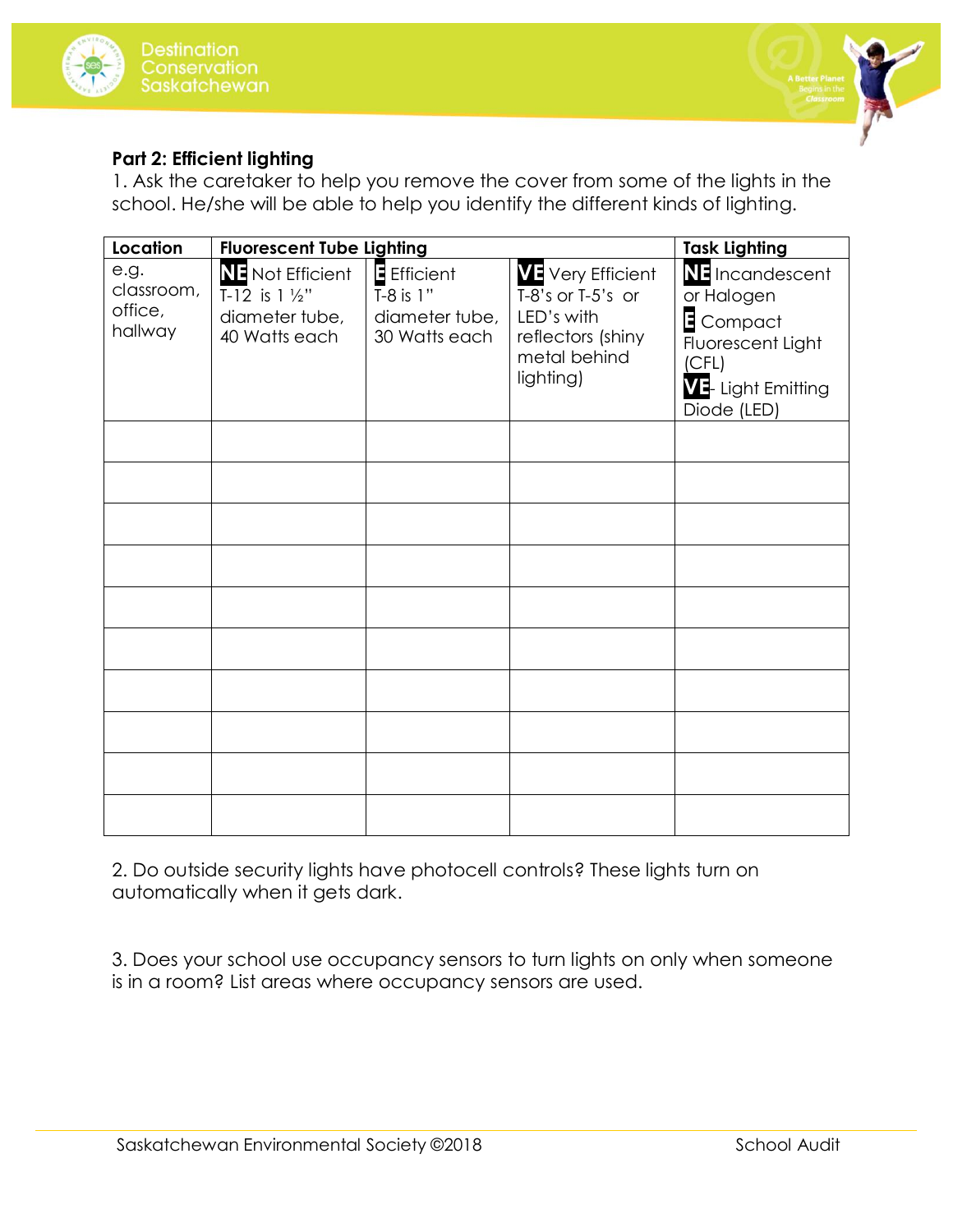



## **Water Audit Leaking Toilets and Taps/ Taps Left On**

Washrooms use more water than anything else does in your school. Toilets, urinals and showers are important parts of every school, but they can also waste lots of water. One leaking toilet can waste up to **200 litres** of water each day. A dripping tap can waste up to **12 litres** of water each day.

**Toilet with Tank**: To check for leaks in toilets that have tanks, put 4-5 drops of food colouring in the toilet tank and wait a few minutes. If the water in the bowl becomes coloured, the toilet is leaking.

**Tank-less Toilet:** Checking for leaks in tank-less toilets is a little trickier. You can listen to hear running water, or look to see if there is water on the insides of the bowl above the water line. (Both of these need to be done well after the toilet has been flushed) Or, dry the inside of the bowl above the water line with paper towel. Wait 10 minutes without flushing the toilet. If the inside of the bowl above the water line is wet, then the toilet is leaking.

**Taps:** To check for whether a tap is leaking or has been left on, first check for water dripping from the tap. If water is dripping, try to turn the tap fully off. If it turns off, record the tap as "Left on". If it does not turn off any more, but continues to drip, record the tap as "Leaking".

| Location: e.g.<br>boys<br>washroom,<br>science room | Toilets - record<br># leaking/total # | Taps-record<br># leaking/total #<br>Taps left on $-$<br>record # | <b>Notes:</b> specific<br>location of leaking<br>toilets/taps |
|-----------------------------------------------------|---------------------------------------|------------------------------------------------------------------|---------------------------------------------------------------|
| e.g. Boys<br>washroom                               | leak/4 toilets                        | 0 leaks / 4 taps<br>1 tap left on                                | Toilet closest to door<br>leaks                               |
|                                                     |                                       |                                                                  |                                                               |
|                                                     |                                       |                                                                  |                                                               |

Use this chart or create your own to represent the toilets and taps in your school.

\*If you find leaks in toilets or taps, be sure to let your teacher or the caretaker know. If taps are being left on, consider a campaign to remind students to turn off taps.